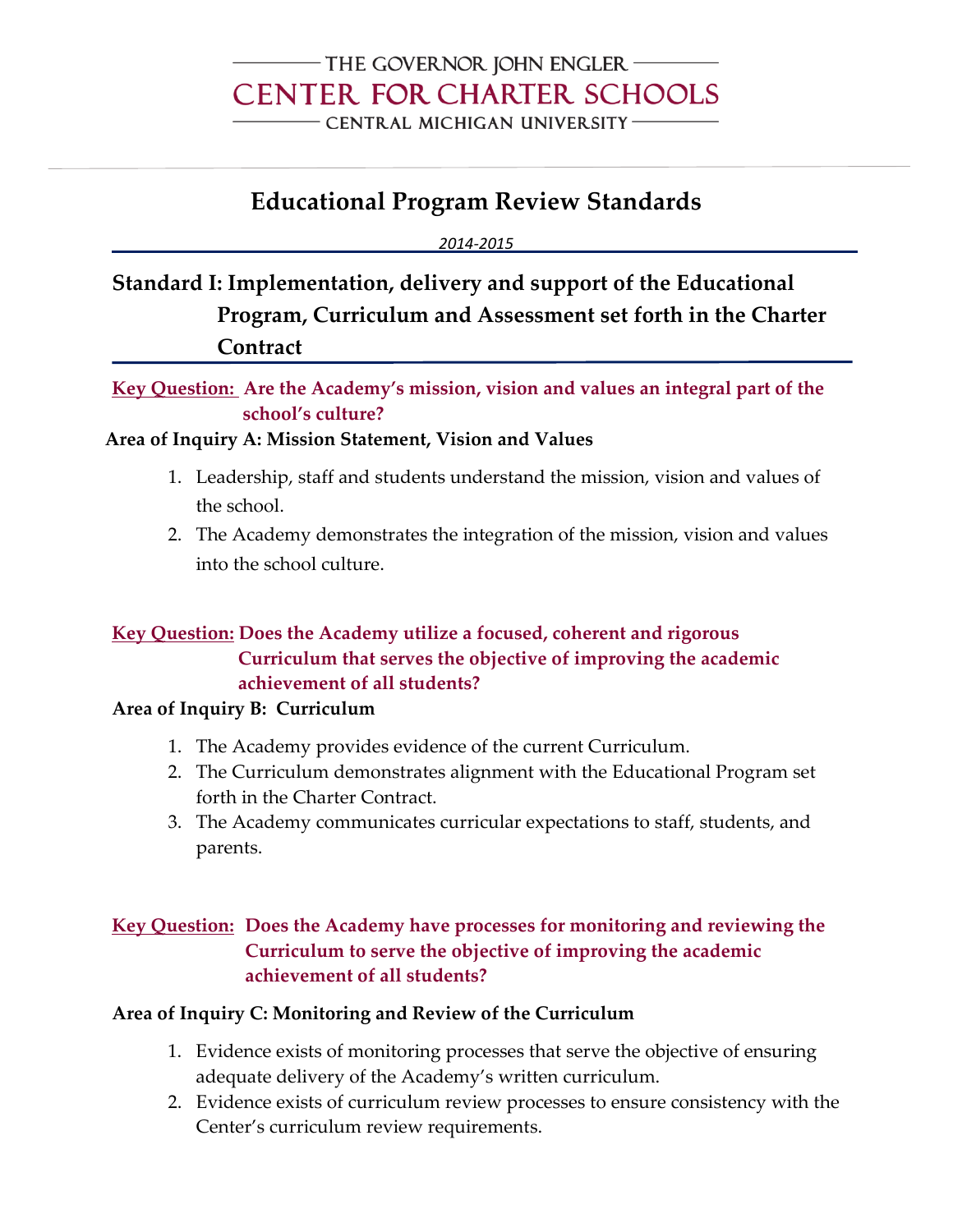## - THE GOVERNOR JOHN ENGLER -**CENTER FOR CHARTER SCHOOLS** - CENTRAL MICHIGAN UNIVERSITY-

## **Key Question: Does the Academy's instructional approaches in the Educational Program serve the objective of improving the academic achievement of all students?**

### **Area of Inquiry D: Instruction**

- 1. Instruction demonstrates alignment with the Educational Program set forth in the Charter Contract.
- 2. Instruction utilizes research-based instructional strategies and methodologies consistent with the Educational Program.
- 3. Instruction is rigorous and emphasizes high-level thinking skills.
- 4. Instruction is engaging and serves the objective of preparing students for meeting the expectations set forth in the Charter Contract.
- 5. The Academy has operational processes that allow for the adaption and modification of instruction to meet the needs of all learners.

### **Key Question: Does the Academy have processes for monitoring and reviewing instructional planning to serve the objective of improving the academic achievement of all students?**

## **Area of Inquiry E: Monitoring and Review of Instructional Planning**

- 1. Evidence exists of monitoring processes that serve the objective of ensuring effective instructional planning processes.
- 2. Instructional planning processes are implemented to ensure the content appropriateness of classroom instruction.
- 3. Instructional planning processes are implemented to ensure delivery of the written Curriculum.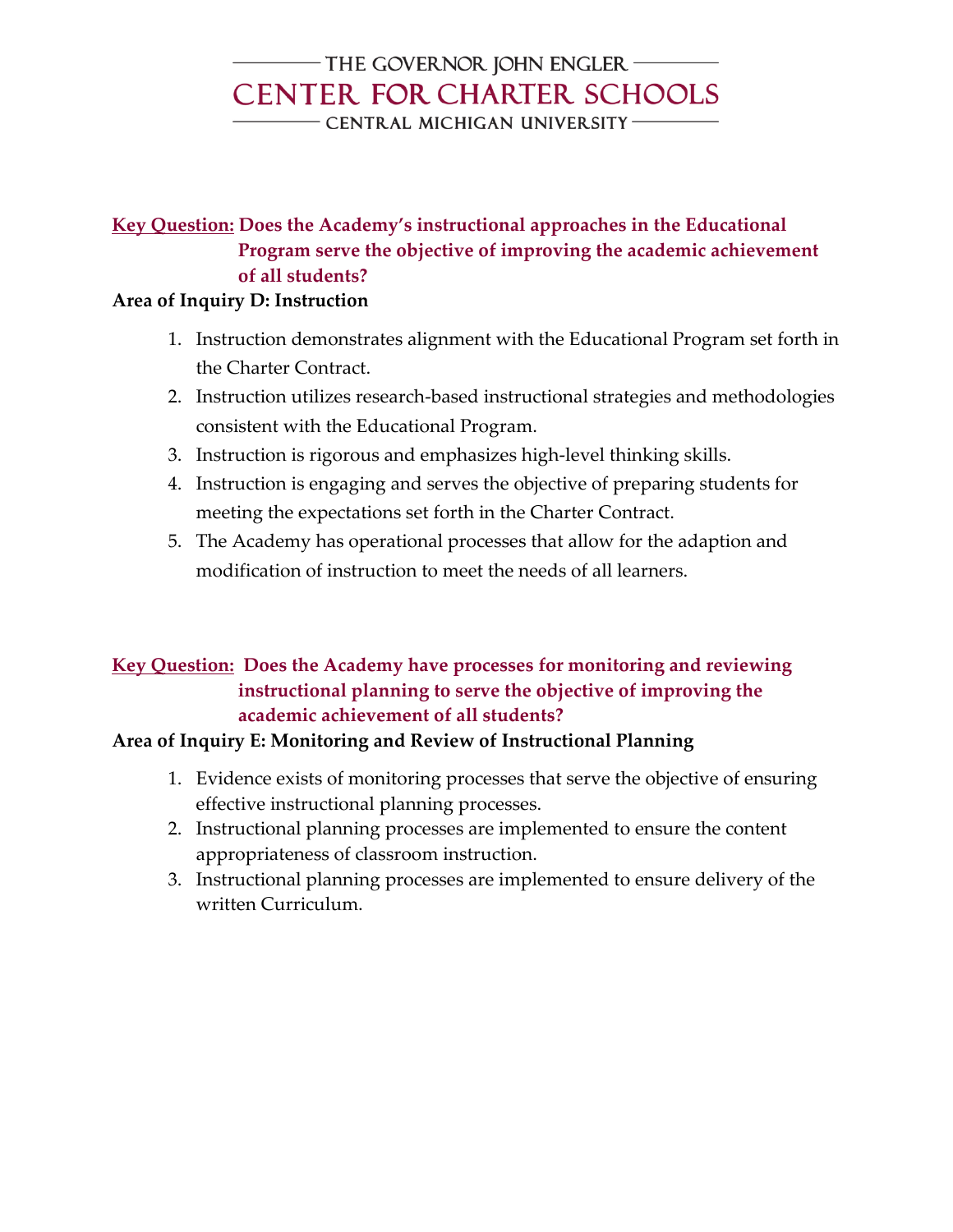## - THE GOVERNOR JOHN ENGLER **CENTER FOR CHARTER SCHOOLS** - CENTRAL MICHIGAN UNIVERSITY-

### **Key Question: Does the Academy utilize a variety of assessments and the corresponding data to make adjustments to improve the academic achievement of all students?**

### **Area of Inquiry F: Assessment**

- 1. Assessment practices are consistent with the Educational Program and Methods of Pupil Assessment set forth in the Charter Contract.
- 2. Assessments demonstrate alignment with the Academy's Curriculum and instruction.
- 3. The Academy uses assessment results to inform Curriculum and instruction to improve student learning.
- 4. The Academy uses assessment results to identify student needs and design interventions to improve individual student performance.

# **Standard II: Direction and support of the Educational Program as set forth in the Charter Contract**

## **Key Question: Does the leadership monitor and supervise the implementation, delivery and support of the Educational Program, Curriculum and Assessments to improve the academic achievement of all students?**

### **Area of Inquiry A: Leadership**

- 1. Academy leaders oversee the implementation of the Educational Program, Curriculum and Assessments set forth in the Charter Contract.
- 2. Academy leaders monitor academic performance and progress toward the Educational Goal set forth in the Charter Contract.
- 3. Academy leaders use student achievement data to inform school improvement.
- 4. Academy leaders ensure consistent, routine reporting of student assessment results to the Academy Board, staff, students and parents.
- 5. Academy leaders monitor implementation and effectiveness of the Academy's School Improvement Plan and Professional Development Plan.